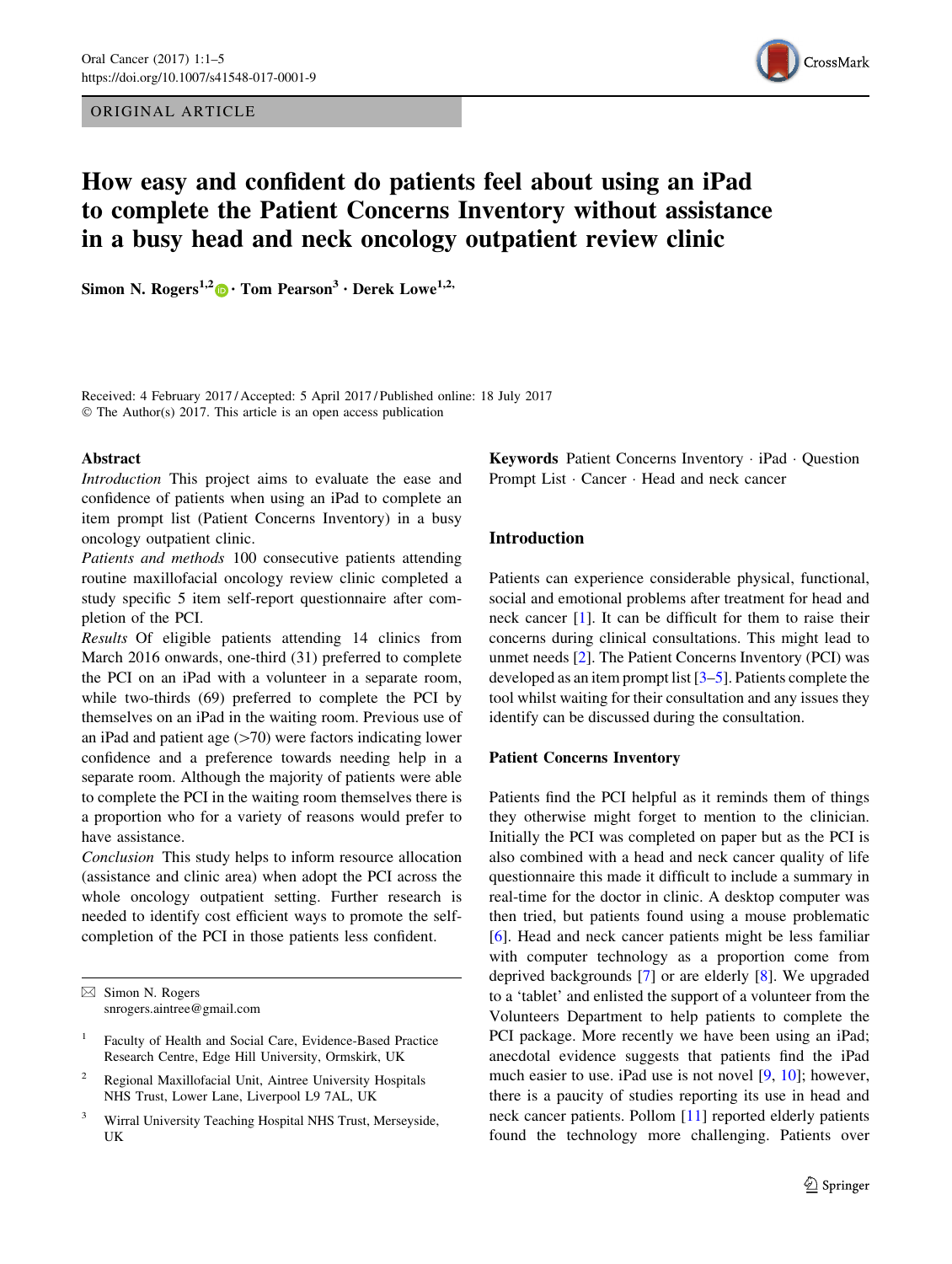70 years old may benefit from more assistance with electronic forms and should be allotted more time for completing tablet-based QOL surveys.

## Item prompt list in routine clinic

Volunteer availability and side room accessibility for patients completing the PCI are limited, thus restricting wider adoption for all head and neck oncology patients. It would be advantageous if patients could use an iPad in the waiting room without the need for a volunteer.

## Objective of the study

The aim of this audit was to evaluate how easy and confident patients felt about using an iPad to complete the PCI without assistance in a busy oncology outpatient review clinic setting.

## Methods

## Participants and procedure

Eligible patients were those at least 6 weeks post-treatment and disease free. The study was to run in consecutive clinics where the volunteer was available from 23rd March 2016 until 100 patients participated.

The tablet computer used for this study was the iPad<sup>TM</sup> (iPad is a trademark of Apple, Inc).

#### **Measures**

As is standard practice in the clinic eligible patients in the waiting room were invited to complete the PCI on an iPad. They were offered help from a volunteer in a separate room. Afterwards they were asked to complete a one page questionnaire about their use of the iPad and their future preferences for using an iPad to complete the PCI. The time it took to complete the PCI was recorded as were observations from the volunteers; such as whether the patient needed assistance and if so to what extent and for what reason (for example, an inability to see the iPad as the patient had forgotten their glasses). The survey was anonymised with only patient year of birth used to compute patient age.

The survey questionnaire asked five questions: previous iPad use (yes/no), how easy they found using an iPad (10 point scale), how easy they found completing the PCI (10 point scale), how confident did they felt completing the PCI on an iPad without help (10 point scale) and lastly their preference on completing the PCI with an iPad in the waiting room or with help from a volunteer in a separate room.

#### Analysis

Numerical analysis of recorded data was carried out on the questionnaire answers, patient age and time taken to complete PCI.

The data, which had been collected as part of a service audit rather than for research, and were approved by the local Audit Department.

#### **Results**

## Participant characteristics

Eligible patients attending 14 clinics between 23 March 2016 and 24th August 2016 were invited to take part until a sample of 100 was obtained. Some eligible patients were not invited due to natural time constraints pertaining within busy clinics, but of those approached in the waiting room only 4 refused to participate. Median age of participants was 64 years with inter-quartile range (IQR) 58–71 years. Median time for completing the PCI by iPad was 10 min, IQR 6–15 min.

## Problems completing PCI

One quarter (26) of patients were new to using the PCI. Two-thirds (65) had no problems completing the PCI, and from volunteer notes 14 patients had problems relating to eyesight or lack of glasses, 12 needed a little amount of help (reasons not stated), 6 had their PCI completed for them by daughters (3) or volunteers (2) or required a 'lot of help' (1), 1 was helped (extent not stated) by a daughter, 1 found it too noisy with the TV on in the background and 1 did not agree with the questions.

## Confidence completing PCI

Three-quarters (75) had used an iPad before. For the three 10-point response questions (Table [1\)](#page-2-0) there was a clear distinction between a minority of patients who indicated most difficulty using an iPad or in completing the PCI or in lacking confidence using an iPad to complete the PCI, and the majority of patients having little or no problems. One quarter (24) of patients were less confident of completing the PCI on an iPad without any help (scores 1–5) while three-quarters (76) were more confident (scores 6–10). One-third (31) preferred to complete the PCI on an iPad with a volunteer in a separate room, while two-thirds (69) preferred to complete the PCI by themselves on an iPad in the waiting room. Previous use of an iPad and patient age of 70 years and over were factors indicating lower confidence and a preference towards needing help in a separate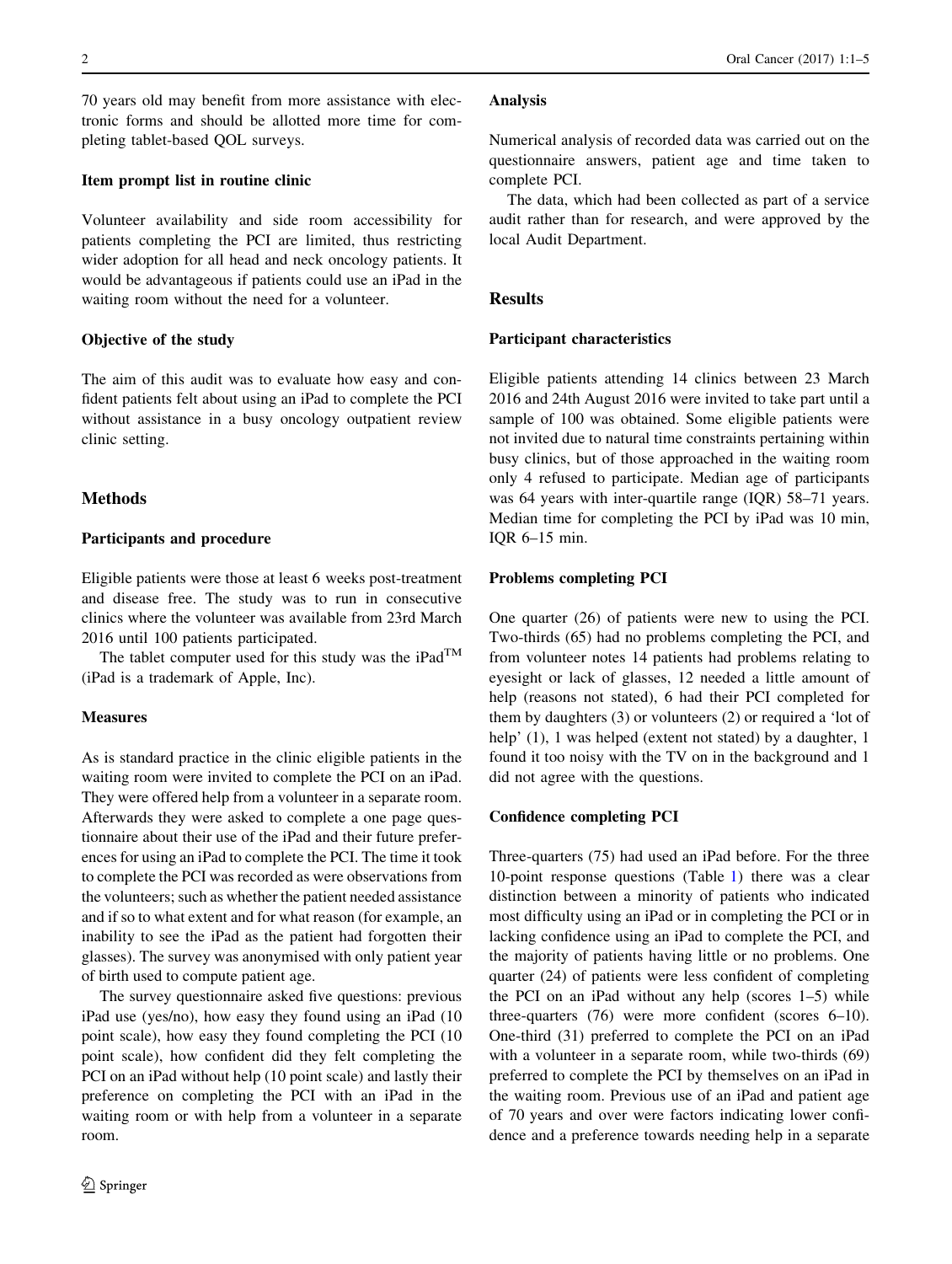|                             |    | How easy do you find using an iPad? How easy do you find completing the PCI?      |      | How confident do you feel about completing the PCI on<br>an iPAD without any help? |    |
|-----------------------------|----|-----------------------------------------------------------------------------------|------|------------------------------------------------------------------------------------|----|
|                             |    | 1 I find it difficult to use an iPad 15 1 I find it difficult to complete the PCI |      | 9 1 Not at all confident                                                           | 17 |
| 2                           |    |                                                                                   |      |                                                                                    |    |
| 3                           |    |                                                                                   |      | 3                                                                                  |    |
| $\overline{4}$              |    | 4                                                                                 | 2    | 4                                                                                  |    |
| 5                           |    | 5                                                                                 |      | 5                                                                                  | 4  |
| 6                           |    | 6                                                                                 |      | 4 6                                                                                |    |
| 7                           |    |                                                                                   | 8    |                                                                                    |    |
| 8                           | 8  | 8                                                                                 | 13 8 |                                                                                    |    |
| 9                           |    | 9                                                                                 | 18   | 9                                                                                  | 10 |
| 10 I can easily use an iPad | 65 | 10 I can easily complete the PCI                                                  | 43   | 10 Confident                                                                       | 51 |
|                             |    |                                                                                   |      |                                                                                    |    |

<span id="page-2-0"></span>Table 1 Responses from 100 patients about using an iPad for completing the PCI

room (Table [2](#page-3-0)). Whether a patient was new to the PCI at the time of recruitment was irrelevant to confidence and future preference. As expected, those who needed help to complete the PCI and those who took longer to complete it were less confident and more likely in future to require help, as were those who found it less easy to use an iPad or who found it less easy to complete the PCI.

All but one of the 17 patients who were 'not at all confident' (scored 1) about completing the PCI on an iPad without help, preferred to complete the PCI on an iPad with a volunteer in a separate room. These 16 patients were also all aged  $>70$  years and before this study 13 of these 16 had no previous experience of using an iPad, while the 3 previous users were aged 82, 84 and 94 years. The one patient bucking this trend was aged 48, had used an iPad before and yet while not at all confident about completing the PCI alone did prefer to complete the PCI without help in the waiting room.

## Discussion and conclusion

#### **Discussion**

Evidence of the completion of the Patient Concerns Inventory has been included as a component of the National Head and Neck Cancer Audit [[12\]](#page-4-0). Although it has been used for many years in one clinic setting there is an imperative to increase patient access. The design of this study was within the context of an 'audit' rather than formal research, hence the amount of data collected was relatively limited. The consecutive patient sampling ensured that the patient feedback is representative of those attending the clinic. These patients reflect head and neck cancer patients attending the regional unit for review but the characteristics might be different in other geographical catchment areas where perhaps there is less deprivation or

wider use of computer technology. While patients are generally very positive about using the PCI [\[13](#page-4-0)], several barriers need to be overcome to enable broader application of electronic completion in head and neck oncology outpatients clinic. Routinely used wider adoption is restricted by reliance of a volunteer and side room.

The findings demonstrate one quarter of patients were not confident to independently use the iPad for PCI completion. Although further research is needed to investigate reasons for this, it seems that this is mostly a generational influence with patients not brought up with computer technology being the least confident. Unfamiliarity with the iPad was identified as a barrier in a clinical setting using a breast health questionnaire application at a public hospital mammography clinic [\[14](#page-4-0)]. This work also highlighted the need for availability of instruction and assistance. Most women, especially new users, need brief instruction on how to use touchscreens and a person available for questions. Although using an iPAD might be 'instinctive' to those familiar with technology, a simple PCI tutorial video, voice instructions or 'hints' for each page could improve patient confidence.

Yaffe et al. [\[15](#page-4-0)] found that the addition of an iPad is an efficient and preferable questionnaire format to obtain patient-reported outcomes in a hand and upper extremity surgery practice setting. The iPad was particularly advantageous for longer questionnaires and for use in patients under the age of 50. Scott et al. go on to report no significant difference in patient responses when using paper forms of the PCI vs touch-screen technology [[16\]](#page-4-0).

Another aspect is that some patients seem to find it difficult to understand some of the words used in the PCI such as recreation, salivation, and intimacy. The audit is not a longitudinal assessment; however, repeated use of the current system seems unlikely to make a big difference in confidence. Several months can elapse between routine review appointments and patients often forget how they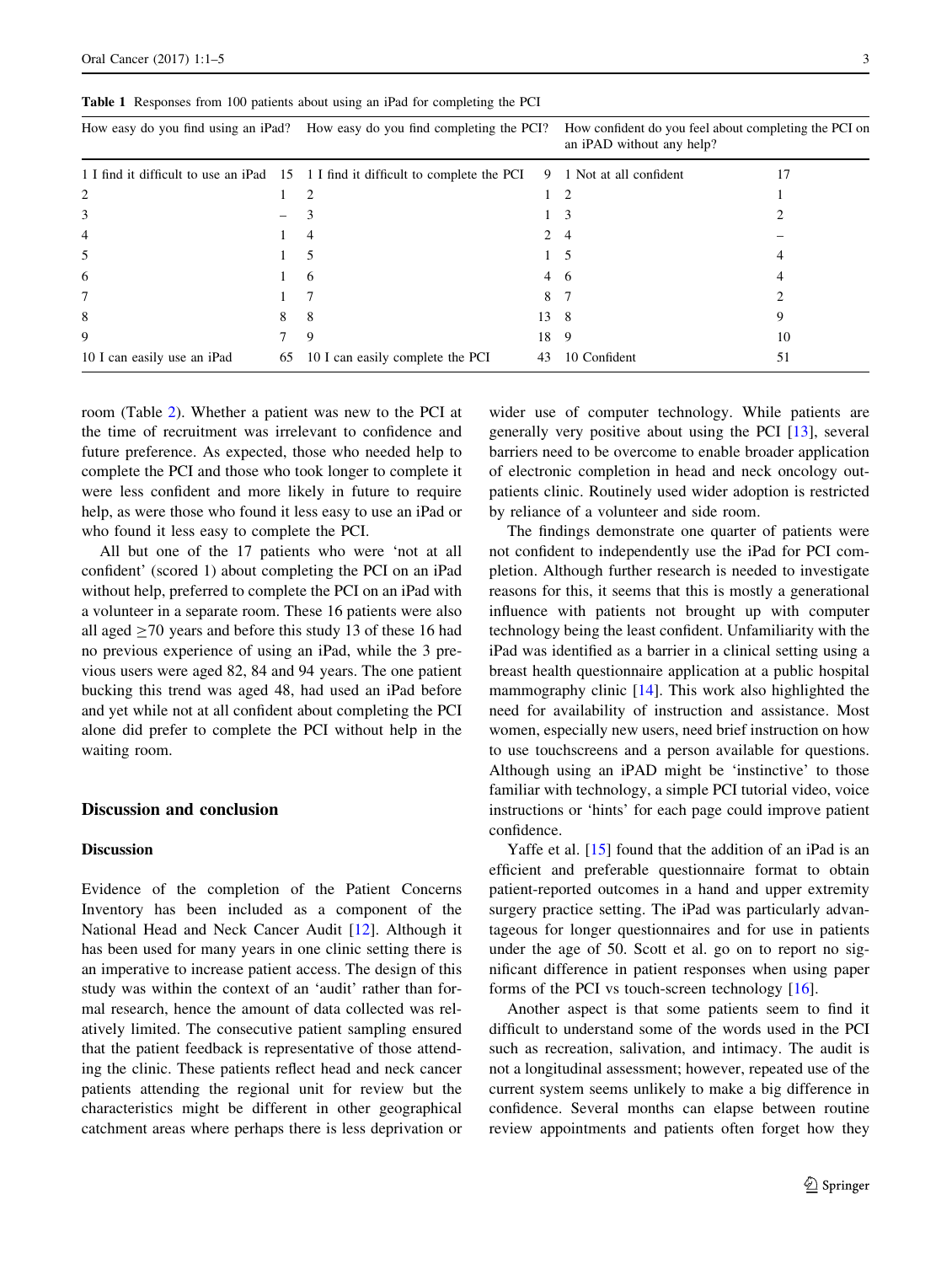<span id="page-3-0"></span>Table 2 Confidence and preference about completing the iPad in the waiting room without the need for a volunteer

|                                   | $\%$ ( <i>n</i> ) of patients more confident<br>(scored $6-10$ ) about completing the<br>iPad in the waiting room without the<br>need for a volunteer | $P$ value | $\%$ ( <i>n</i> ) of patients preferring<br>to complete the PCI with an<br>iPad in the waiting room | $P$ value |
|-----------------------------------|-------------------------------------------------------------------------------------------------------------------------------------------------------|-----------|-----------------------------------------------------------------------------------------------------|-----------|
| Patient age (years)               |                                                                                                                                                       |           |                                                                                                     |           |
| < 60                              | 79% (22/28)                                                                                                                                           |           | 82% (23/28)                                                                                         |           |
| $60 - 69$                         | 89% (34/38)                                                                                                                                           | 0.009     | 79% (30/38)                                                                                         | 0.003     |
| >70                               | 59% (20/34)                                                                                                                                           |           | 47% (16/34)                                                                                         |           |
|                                   | Needed help to complete the PCI                                                                                                                       |           |                                                                                                     |           |
| Yes                               | 37\% (13/35)                                                                                                                                          | < 0.001   | 31\% (11/35)                                                                                        | < 0.001   |
| N <sub>0</sub>                    | 97% (63/65)                                                                                                                                           |           | 89% (58/65)                                                                                         |           |
|                                   | Time to complete PCI (min)                                                                                                                            |           |                                                                                                     |           |
| $\leq 5$                          | 95% (21/22)                                                                                                                                           |           | 82% (18/22)                                                                                         |           |
| $6 - 10$                          | 80% (33/41)                                                                                                                                           | 0.005     | 78% (32/41)                                                                                         | 0.01      |
| >10                               | 59% (22/37)                                                                                                                                           |           | 51% (19/37)                                                                                         |           |
| New or old patient to PCI         |                                                                                                                                                       |           |                                                                                                     |           |
| New                               | 77% (20/26)                                                                                                                                           | 0.99      | 73% (19/26)                                                                                         | 0.81      |
| Old                               | 76% (56/74)                                                                                                                                           |           | 68% (50/74)                                                                                         |           |
|                                   | Have you used an iPad before?                                                                                                                         |           |                                                                                                     |           |
| Yes                               | 87% (65/75)                                                                                                                                           | < 0.001   | 79% (59/75)                                                                                         | 0.001     |
| No                                | 44% (11/25)                                                                                                                                           |           | 40\% (10/25)                                                                                        |           |
|                                   | How easy do you find using an iPad?                                                                                                                   |           |                                                                                                     |           |
| Less easy<br>(scores<br>$1 - 5$   | $6\%$ (1/18)                                                                                                                                          | < 0.001   | $11\%$ (2/18)                                                                                       | < 0.001   |
| More easy<br>(score<br>$6 - 10$   | 91\% (75/82)                                                                                                                                          |           | 82% (67/82)                                                                                         |           |
|                                   | How easy do you find completing the PCI?                                                                                                              |           |                                                                                                     |           |
| Less easy<br>(scores<br>$1 - 5$ ) | $0\%$ (0/14)                                                                                                                                          | < 0.001   | $14\%$ (2/14)                                                                                       | < 0.001   |
| More easy<br>(score<br>$6 - 10$   | 88% (76/86)                                                                                                                                           |           | 78% (67/86)                                                                                         |           |

P value: Fishers exact test (2 group comparison) or Chi-squared test (3 group comparison)

completed it in the past and sometimes even to the extent of forgetting that they have ever completed the PCI. Given the background of some of the patients it is inevitable that some will always prefer the assistance to complete the PCI. This is most likely for those that cannot read or always forget their glasses, again some of the more elderly 'like it done for them'. It would be helpful to explore measures which could make the iPad easier for the less confident to complete the PCI.

Most patients are happy to complete the PCI in waiting room in particular are those who attend clinic by themselves i.e., do not have a partner/relative to discuss with. We had concerns that patients would want some confidentially away from other patients, but this seems not to be the case. Perhaps they like to sit in the waiting area so they can observe the flow of the clinic and make sure they don't miss their turn. Only one patient has expressed he prefers to be taken into a room as he finds the noise, TV and general conversations, distracting. He completed without any assistance. A separate room is necessary for those patients who wish assistance to complete the PCI.

# Conclusion

The use of tablet computers significantly aids the integration of HRQOL questionnaires and item prompt lists into routine clinical practice. How the technology is used will need to be tailored for individual patients, in particular the elderly and those not familiar with modern technology. The